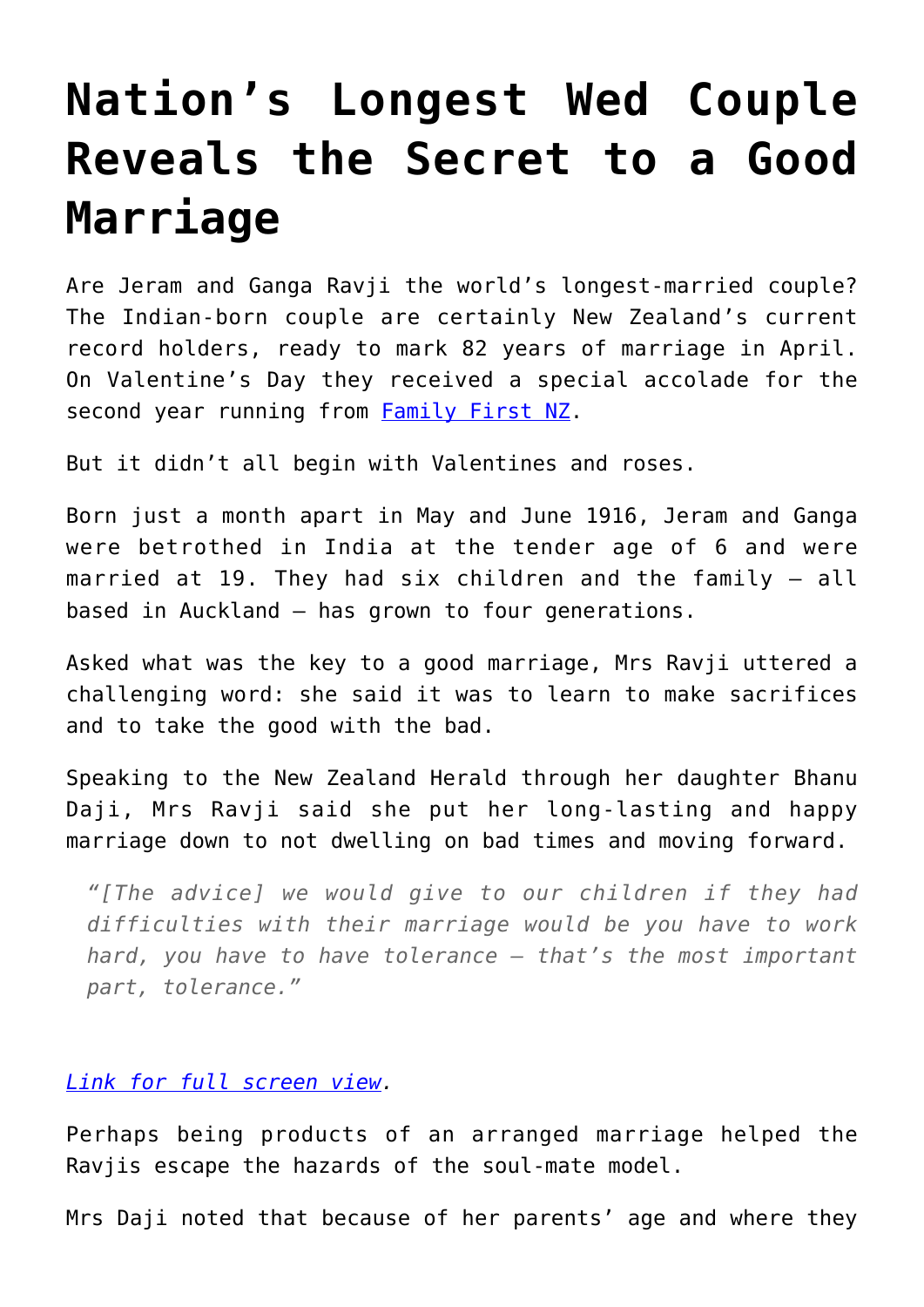were raised, in a poverty-stricken part of India, outward affection and romance was not part of how they showed love, however their bond was a strong one.

*Not given to sentimentality, the Ravjis nevertheless told the Herald they love each other just as much now as they always have.*

*Mr Ravji said he could not immediately list the reasons he loved his wife, but "if we didn't still love each other we would not still be together".*

*Mrs Daji, who has herself been married for 50 years, said her parents' advice about marriage was instilled in her and her siblings as well.*

## Mr McCoskrie adds:

*The previous longest marriage that we're aware of in New Zealand is a [Christchurch couple](http://familyfirst.us2.list-manage.com/track/click?u=0cd68702160c587ec85116fce&id=f8ebe48fc5&e=47acfee82b) who we believe celebrated their 79th wedding anniversary before the husband died in 2013. The highly-acclaimed activity of recognising couples for their long marriages, which is in its seventh year in the U.S. and fourth year in Canada, has drawn media attention from around the world. Back in 2014 Harold & Edna Owings of California were also recognised for their 82 years of marriage.*

—

*This MercatorNet [article](https://www.mercatornet.com/conjugality/view/gender-affirming-bathroom-policies-are-quackery/19349) was republished under Creative Commons licensing.*

*Dear Readers,*

*Big Tech is suppressing our reach, refusing to let us advertise and squelching our ability to serve up a steady diet of truth and ideas. Help us fight back by [becoming a](https://www.chroniclesmagazine.org/subscribe/)*